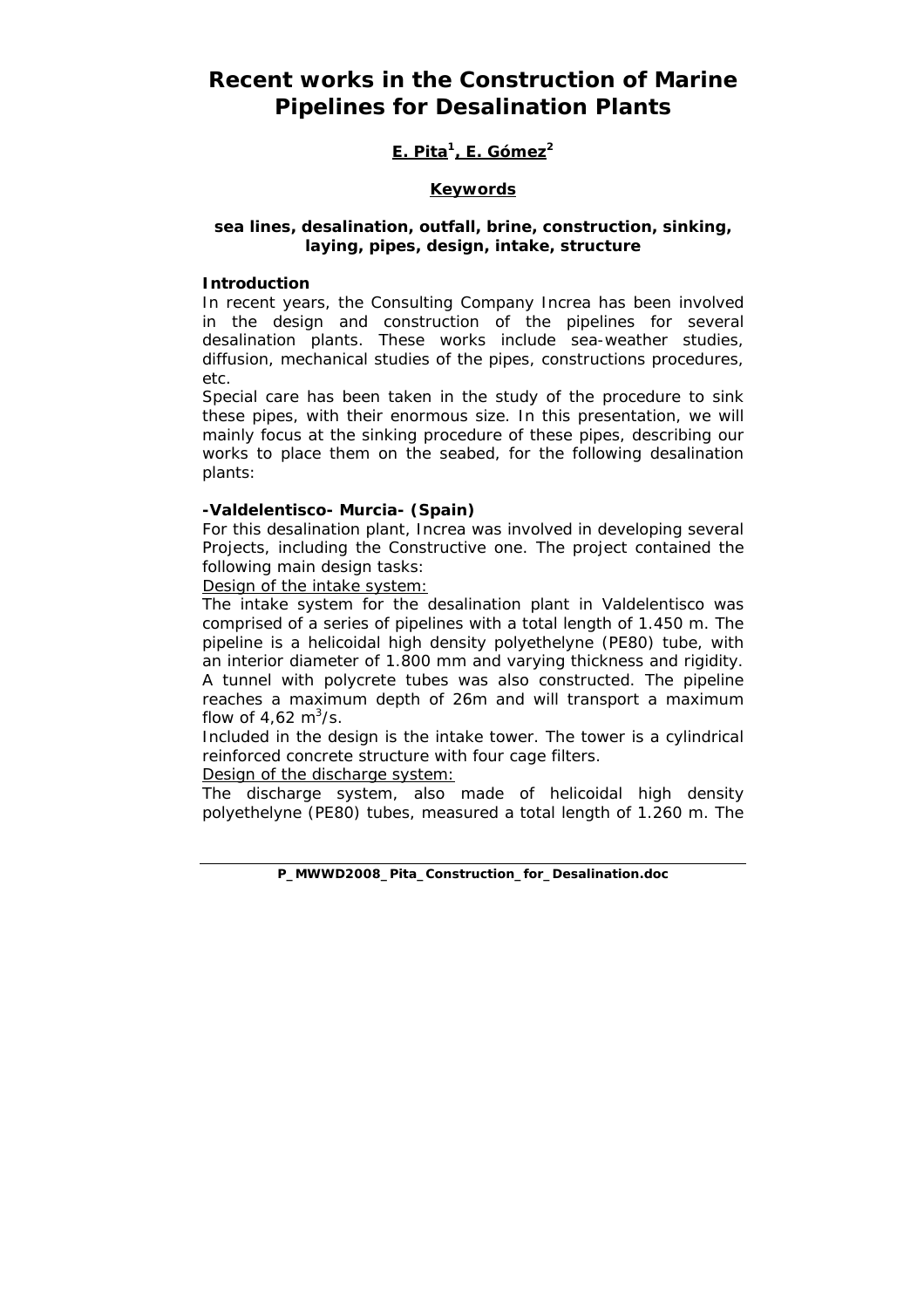discharge pipeline is located parallel to the intake pipeline, with a maximum depth of 22,5 m. It was designed with an interior diameter of 1.500 mm, of variable thickness and rigidity, and exposed to a maximum flow of 2,32  $m^3$ /s.

The diffuser is composed of 10 risers spaced 6 meters apart.

Photo 1: Sinking using flotation devices: Valdelentisco



#### **-Skikda (Algeria)**

In Skikda Algeria Increa developed the designs for the complete constructive project for the pipeline system. The pipelines were designed using helicoidal PEAD tubes, consisting of an intake system with an interior diameter of 1.800 mm and a discharge system of an interior diameter of 1.500 mm.

In addition, Increa designed the intake tower and a diffuser for the brine.

Intake pipeline:

The intake pipeline is a total length of 1.171 m. The service of the pipe will be subjected to a maximum flow of 2,53  $m^3/s$  and is located at a maximum depth of 18 m.

Discharge pipeline:

The discharge pipeline is a total length of 676 m, subjected to a maximum flow of 1,34  $m^3$ /s and located at a maximum depth of 9 m.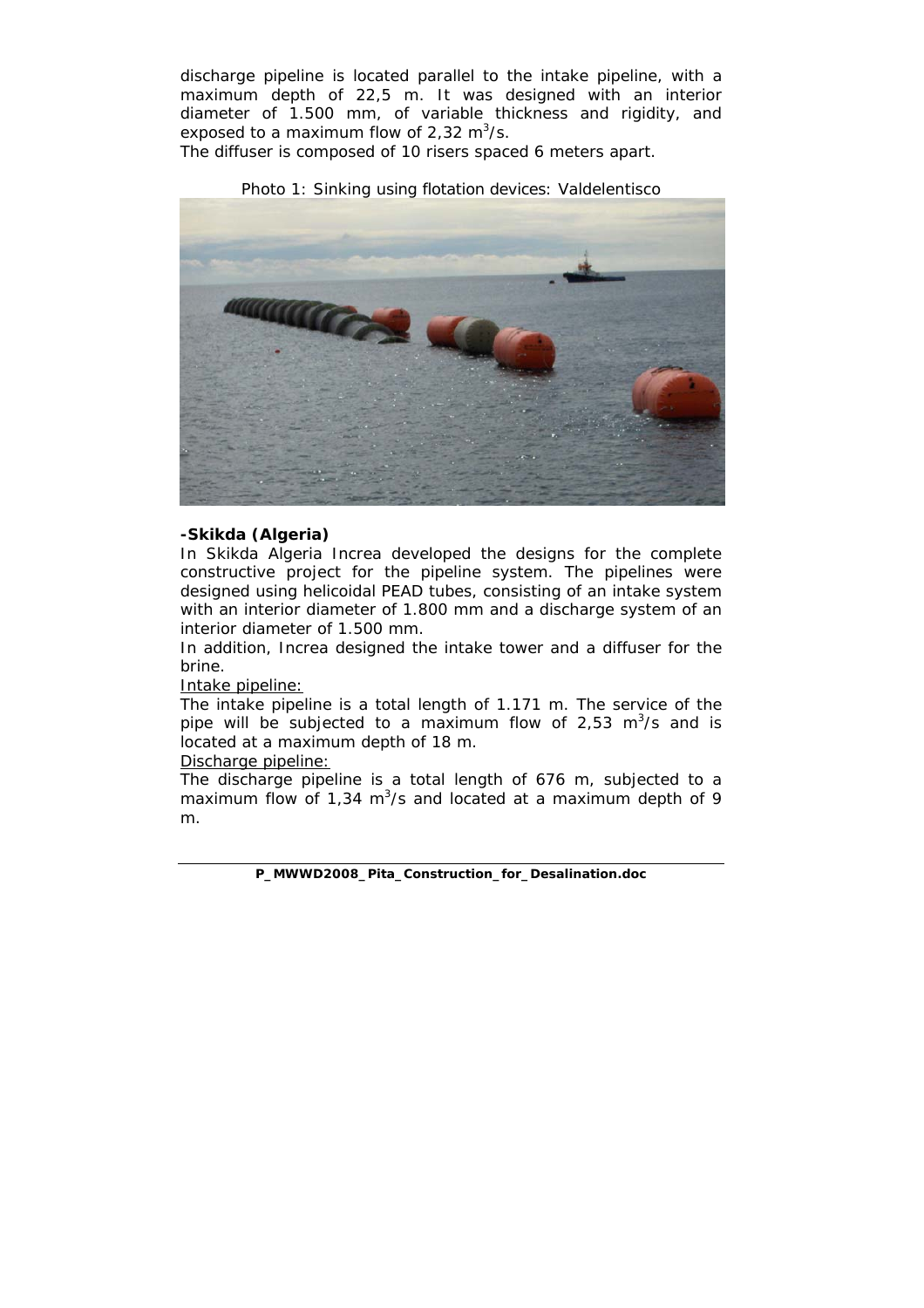Amongst other aspects, the Project included the study of the system with respect to seismic forces.



Photo 2: Sinking using flotation devices: Skikda

#### **-Beni-Saf (Algeria)**

The constructive Project for the pipelines of IDAM in Beni-saf involved the following aspects:

Intake pipeline:

The intake pipeline for sea water is made of High density polyethelyne (PE80). The interior diameter measures 2.400 mm and the total length of the pipeline 1.200 m. The pipeline is located at a maximum depth of 18 m, and will be subjected to a maximum flow of 5  $m^3/s$ .

### Brine discharge pipeline:

The discharge system is made also of high density polyethelyne (PE80). The interior diameter is 1.800 mm, with a total length of 1.574 m. The depth is approximately 8 m, and will be subjected to a flow of 2,68  $\text{m}^3/\text{s}$ .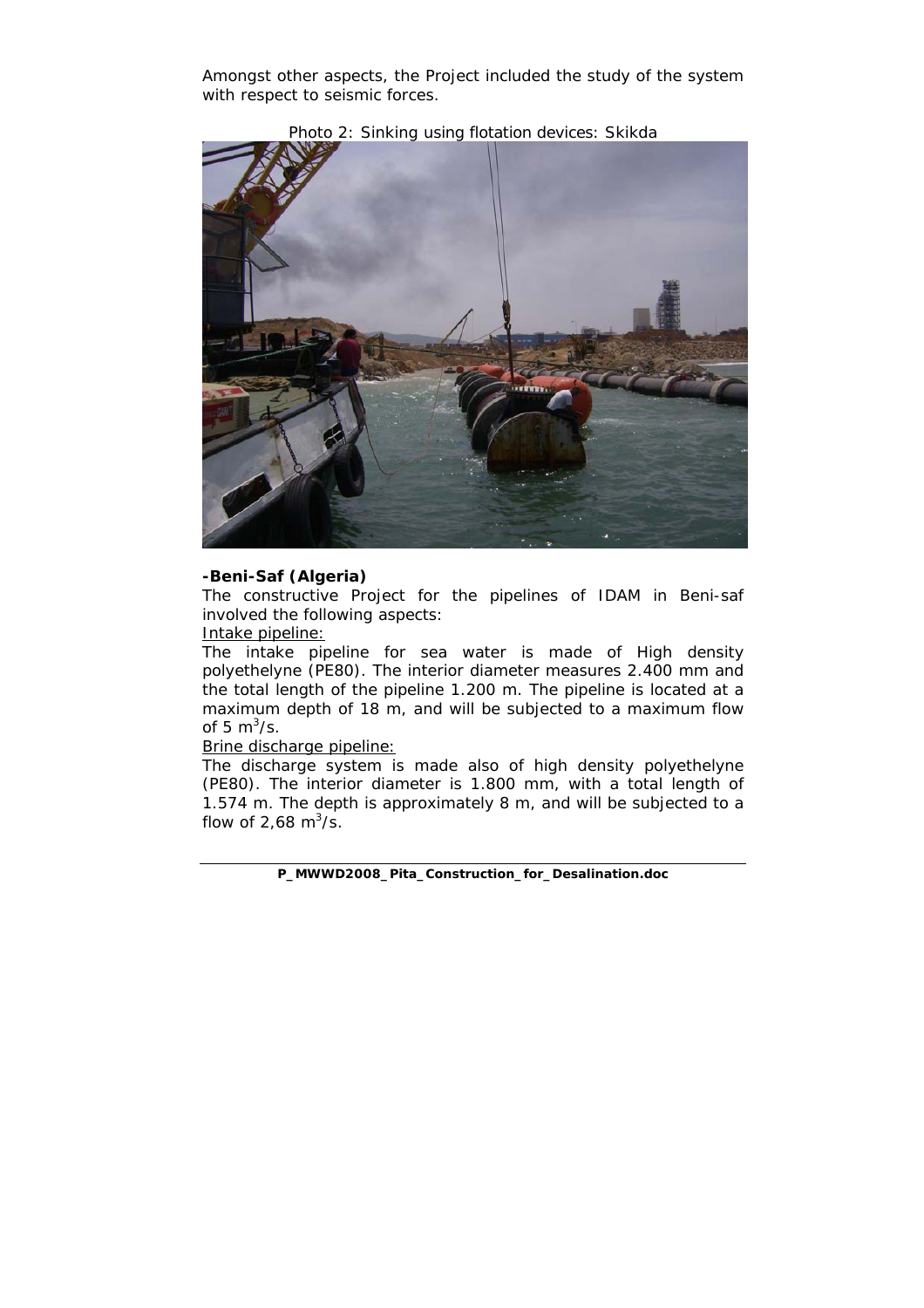Pumping of water on land:

The system to drive water from the pumping station to the desalination plant was designed with a pipeline measuring 1.800 mm in diameter, total length of 831 m, and subjected to a maximum flow of 5  $m^3/s$ . This pipeline is made of Polyester reinforced fiber glass (PRFV S5000).



Photo 3: Introduction of the pipes in the sea: Beni-Saf

#### **-Honaine (Algeria) and Mostaganem (Algeria).**

Increa is cooperating in the design of the pipes and their protection, whose sizes are very large.

#### **Construction procedure for sinking the pipes**

Justification of the construction method

Traditionally, for the installation of PE pipelines of medium or small diameters (<1500 mm) to the sea floor, we utilize the method of "controlled sinking by progressive flooding" of the pipeline. This method can be executed without difficulty for these diameters, always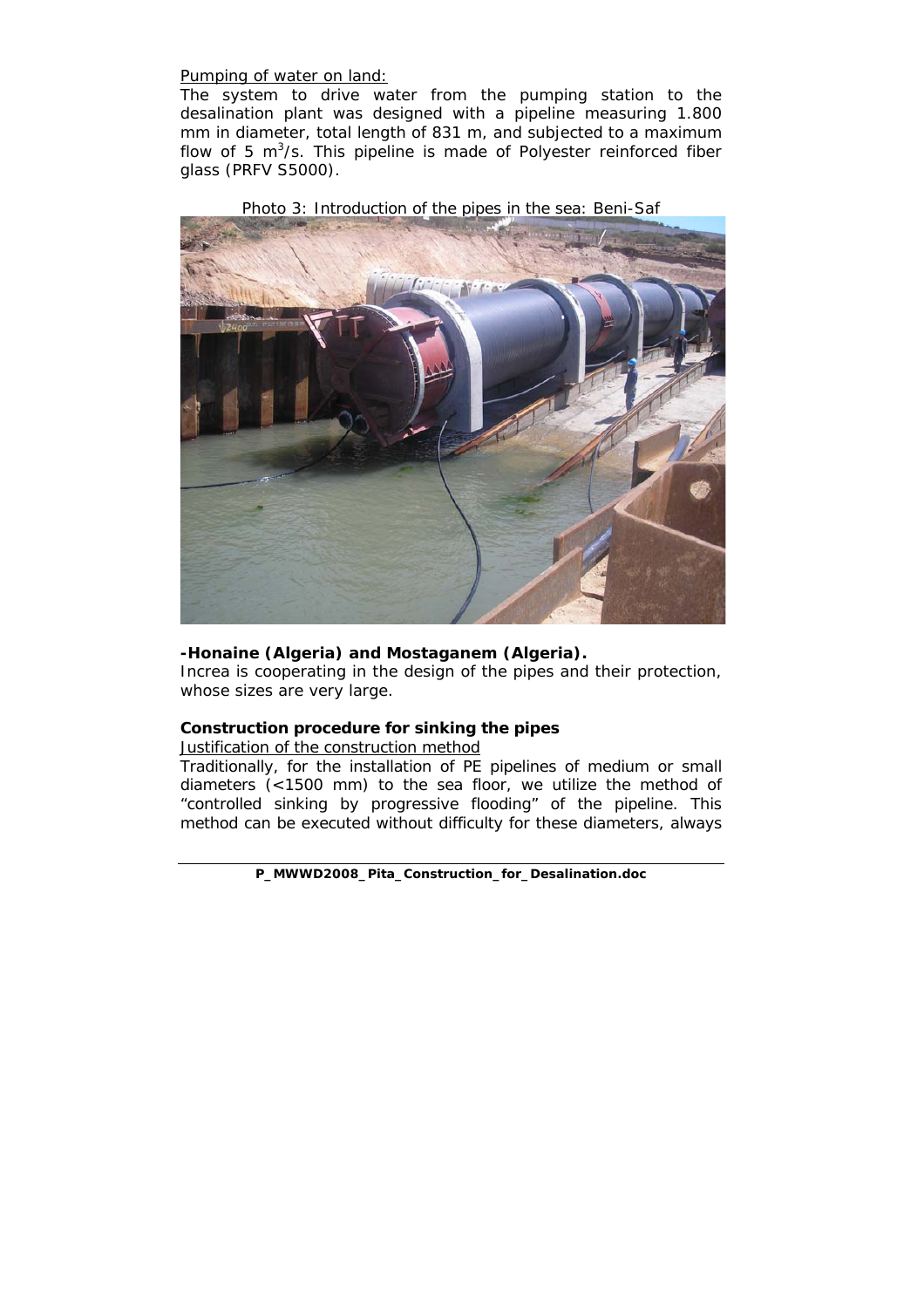when the forces generated in the pipeline throughout all of the phases are analyzed with great detail.

New desalination plants have high production capacity and they need the use of pipes of large diameters for getting water from the sea and for discharging brine back into the sea.

With the development of these pipelines of large diameter as well as the more frequent use of helical tubes, it was necessary to develop new procedures that permit the optimization of the geometry of the tube and thus minimize costs of the job. In developing this method we have taken into account that in the majority of cases, the installation phase determines the mechanical properties of the pipeline (principally the wall thickness and inertia) because when in service, the forces produced are much smaller.

Using flotation devices to help the sinking of these types of pipelines resolves all these problems without the need for extreme means of construction.

Thanks to the execution using this method, the pipeline suffers lesser stresses, which produces a greater margin of safety. Having this greater margin of safety facilitates the maritime operations, eliminating risks and makes simpler management of the operations possible.

This method makes the need to apply longitudinal tension forces to the tube unnecessary, which simplifies the process of pipeline installation, especially when realizing joints on the sea floor.

Being a method that greatly reduces the demand on the pipeline due to the control of submerged weights (ballasts) and upward lifts (flotation devices), other factors should be taken into account, such as the residual floatability of the overall structure, the loss of volume in the flotation devices due to sinking, the weight of the singular elements etc.

In this presentation, we will describe only the forces generated during the flexion of the tube in a vertical plane, without including the forces that could be generated by currents or other horizontal forces. Although we will not include these forces in our presentation, due to the fact that this process attempts to reduce the forces due to vertical flexion (due to less floatability, and further more, less upward pull), it should be taken into account because they could end up being more demanding. Therefore, other factors that begin to have more importance, such as currents and wind, would need to be analyzed. As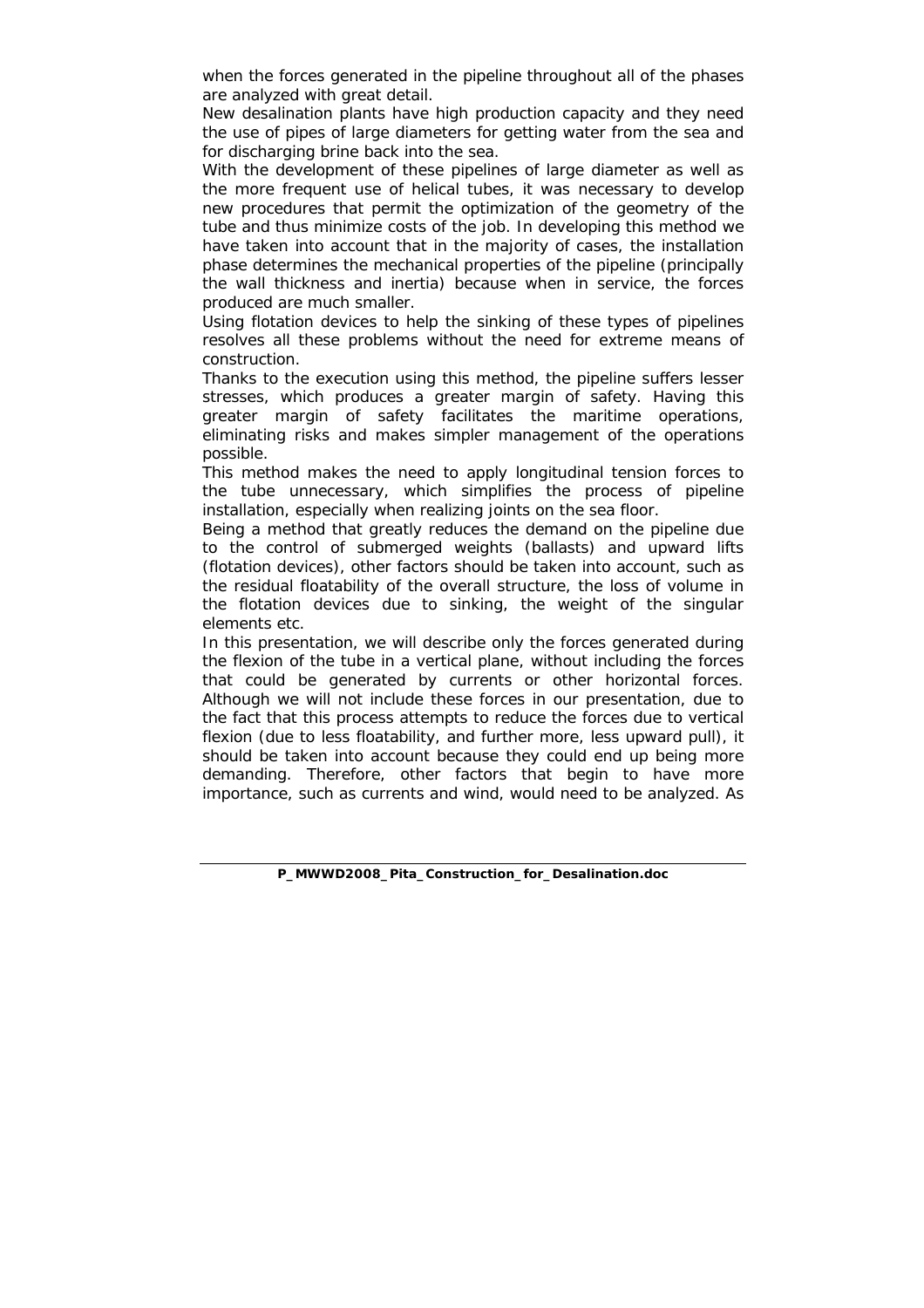a result, it will be necessary to adequately control the position of the pipeline, both vertically and horizontally.

#### Description of the construction method

As we have already said, the use of flotation devices is needed. They can be rigid or flexible. In the first place, its structural integrity should be guaranteed, insofar as the exterior pressure varies. Secondly, the variation of their volume should be taken into account, since it reduces as the exterior pressure increases. Pressurization of the flotation devices is a good way to avoid this problem.

During the transport of the strings of pipes, floating on the sea, it is essential not to force the position of the pipeline in order not to produce excessive tensions.

In addition, it is indispensable to prepare a launching slope for the introduction of the pipes in the sea, from the land area where they are welded and ballasted.

Over this launch slope we will weld the pipes and place the ballasts. The profile should also be carefully studied, as bending of the pipe should also be controlled during launching.

The sinking process with the help of flotation devices is realized in two different stages, which are explained in the following sections.

#### *First Stage:*

The first stage consists in the complete and progressive flooding of the pipe while it hangs by the flotation devices (which stay on the surface of the water). At the beginning of the flooding process (and consequently the sinking of the pipeline), the cables and the flotation devices begin to work, pulling up on the pipeline from the surface of the sea. The forces produced in this stage will be smaller the shorter the cable length is. At the end of this stage, once the pipeline is completely full of water, it remains in a horizontal position, completely suspended by the flotation devices.

We can divide this first stage into the following phases.

*Phase 1. –* The pipeline is floating on the water surface, full of air. The union of the pipeline to the flotation devices by slings is realized, although they are not yet working.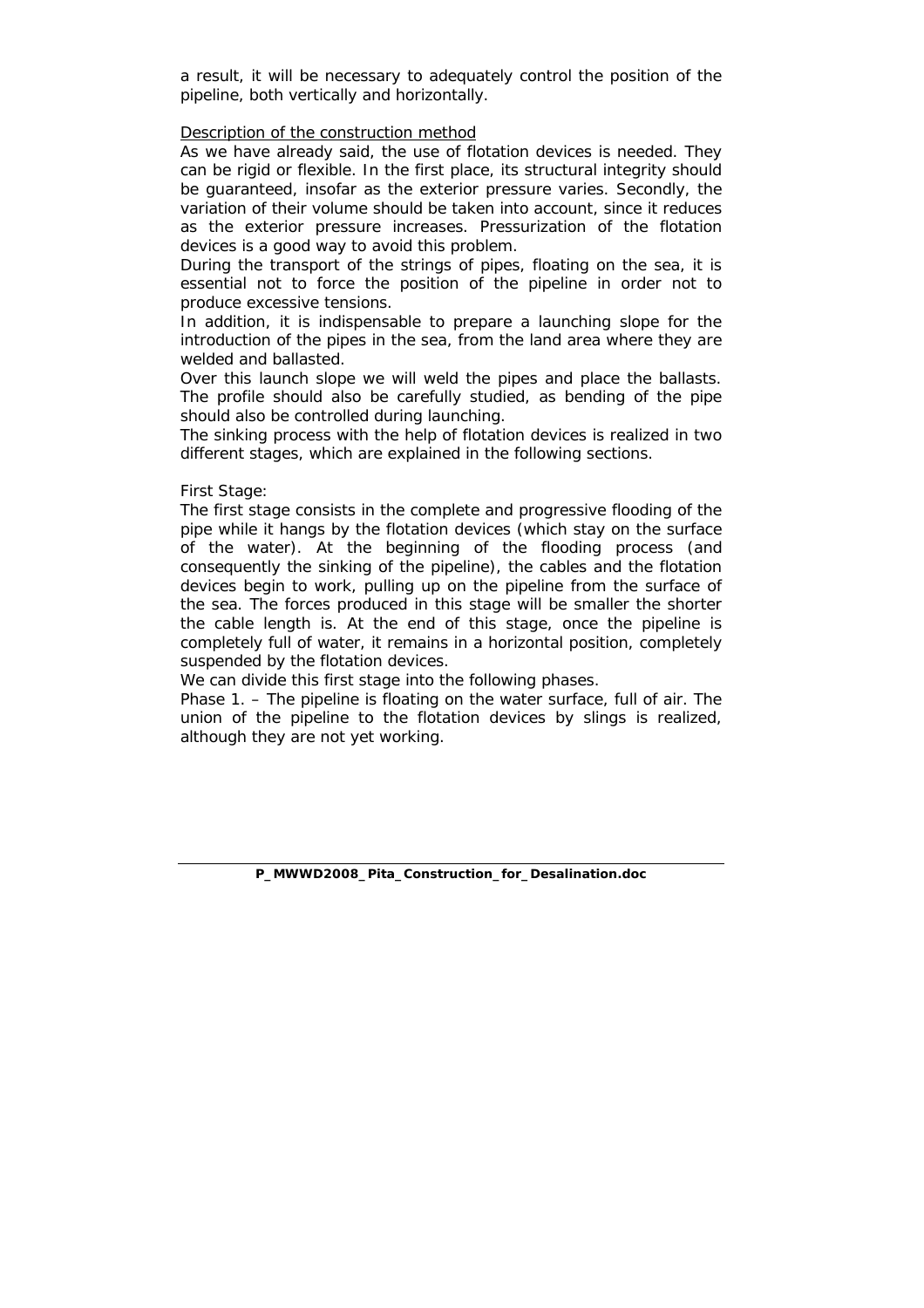

The flotation devices are placed with uniform spacing, except for specific ones, situated in areas where the pipeline suffers additional weight at specific points, such as the flanges located at either end of the tube. Also, it is advisable to place an extra flotation device (with a minimum sling length) at the end where will begin the sinking, in order to correct the possibility of excessive inclination of the pipe, in which case it will begin working when the pipeline begins to descend into the water, receiving the initial forces.

In addition to these flotation devices, it is also recommendable to have precautionary devices in the case of any type of accidental damage or defects in pressurization.

*Phase 2. –* The pipeline is flooded by opening the water valves at one end and the air valves at the other. When the amount of water inside the tube is sufficient, the first flotation device will begin to sink, generating a vertical reaction which reduces the bending moments with respect to the previous instant.

The water valves should never be opened at both ends because it would generate an air bubble in the center of the tube which is difficult to  $\text{expel}$ .<br>2- ELOODING OF THE PIPE AND PITCHING AT THE WATER ENTRANCE END



During this phase, it is recommended to situate a crane at the end of the pipe opposite to the end being sunk. The crane is then able to slightly raise the pipe above the sea surface level, in order to avoid the accumulation of water at this point, which could provoke undesired sinking at this end.

The tube acts as a cantilever in the way that one end is loaded downwards, and the rest loaded upwards.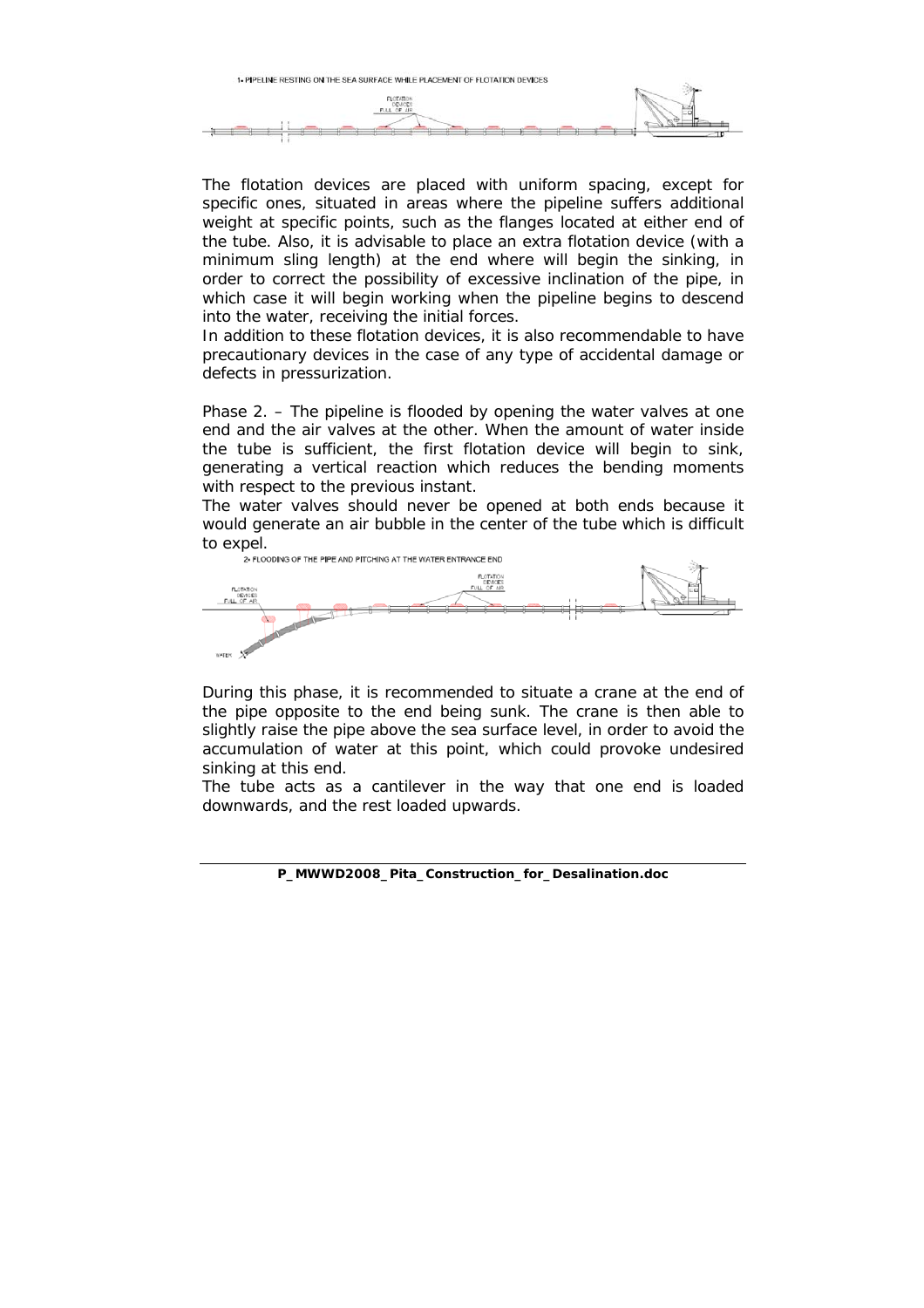*Phase 3. –*There arrives a moment in which the pipe appears horizontal in the initial zone, forming the classic "S" shape and advancing in a way which augments the length of the pipe flooded. The "S" shape and the height stay constant, resulting in only a horizontal displacement. The same thing happens with the loads and the bending moments.



*Phase 4. – As water continues to enter the pipe, the length visible on* the sea surface reduces until the entire pipe is no longer visible. The pipe acts as a cantilever with one end loaded upwards and the end closer to the sea bottom loaded downwards.



*Phase 5. –* Through the flooding process, the tube remains hanging by the flotation devices, resting a few meters from the surface, without producing very large forces.

This is the moment to verify that the residual floatability is what was expected and that all the flotation devices are working perfectly. In the case of having to use precautionary flotation devices and after checking they are not necessary, they should be removed before starting the next stage.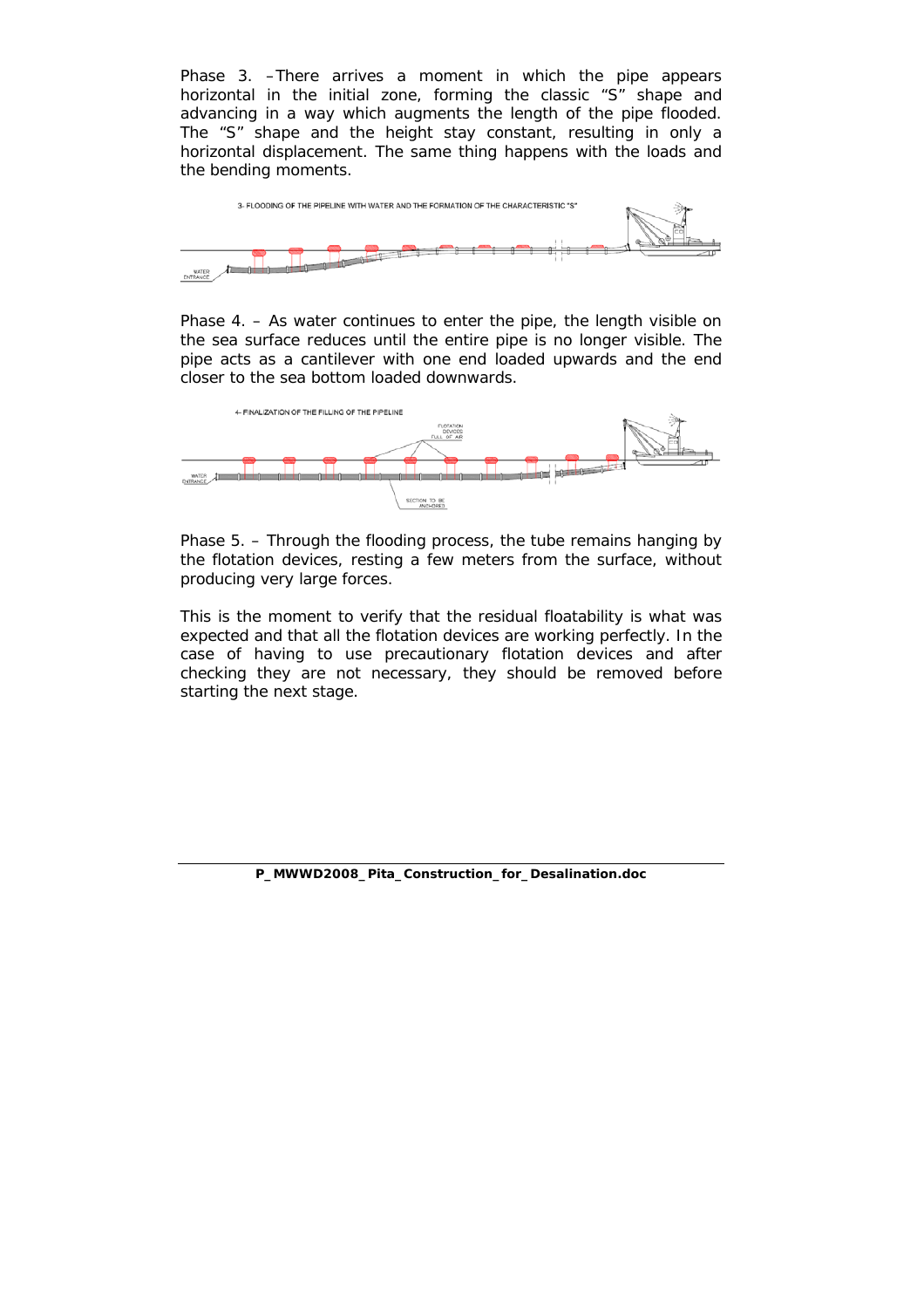

#### *Second Stage*

Once the pipeline is in a horizontal position and straight, hanging by the flotation devices, it passes into the second stage, which consists in the progressive flooding of the flotation devices, starting at one end and continuing along the pipeline until the entire tube rests on the sea floor.

In this description, we will discuss the flooding of the flotation devices, or the exhaustion of them, referring to the same phenomenon, by which the said flotation devices lose their lifting capability, or floatability. If the flotation devices were rigid, in reality they will be flooded. If they are flexible, they will empty themselves of air, or in other words, proceed until their exhaustion.

Since, in this stage, the flotation devices are going to descend to a greater depth, it is important, in the case of flexible flotation devices (balloons or similar) to maintain their volume as they descend to the sea floor. To do so, they should be duly pressurized. Maintaining a supply line of pressurized air is a good way.

*Phase 1. -* Corresponds to the last phase in the first stage. The pipeline remains straight, hanging from the flotation devices, a certain distance from the surface, and most importantly, without forces, except for those due to the discontinuity of weights (ballasts) and lift force (flotation devices). This arrangement of "continuous beam" produces depreciable forces.

The valves for the entrance of water to the tube should be open so that the interior and exterior pressure of the water is equal.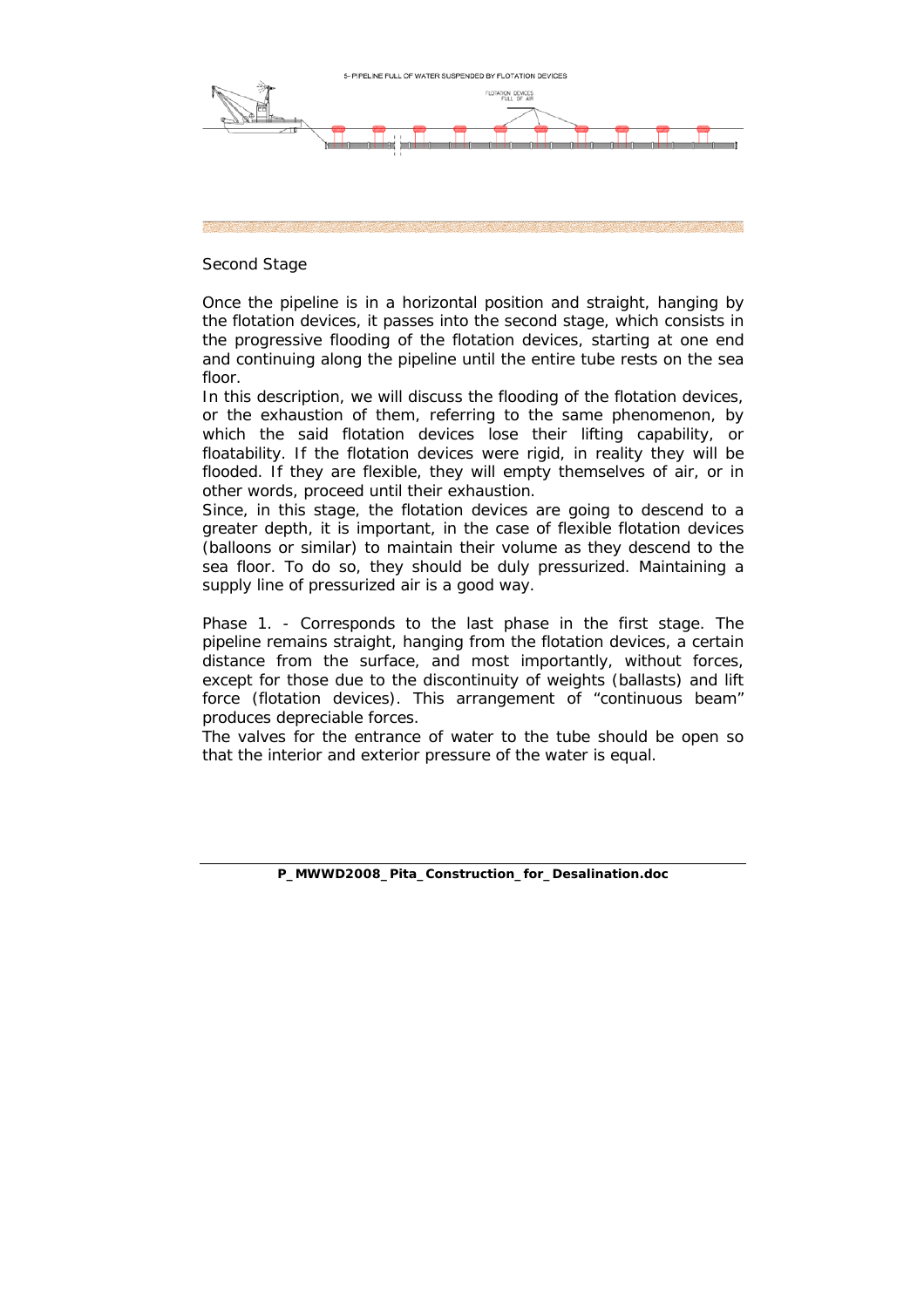

*Phase 2. –* Begins the second phase of the process: the resting of the pipeline on the bottom of the sea. When the first flotation device is flooded, the pipeline begins to descend towards the sea bottom from that end, while the other end remains at the depth marked by the length of the slings. As the flotation devices continue to be flooded, the pipeline descends.

The flotation devices on the surface of the water ( though full of air) begin to sink and disappear from the sea surface. So the diver is always executing the operation of emptying out the devices at a certain depth.

With the object of reducing, even more, stresses in the tube, the flooding of only a portion of the flotation devices in a progressive form can be considered (for example, only flooding one of every three devices).



*Phase 3. –* When a sufficient number of devices have been flooded, one extreme of the pipeline touches the bottom of the sea. In the case of flexible flotation devices, the individual and progressive flooding of each device is necessary, so that the sinking is controlled with ease and is not unnecessarily accelerated.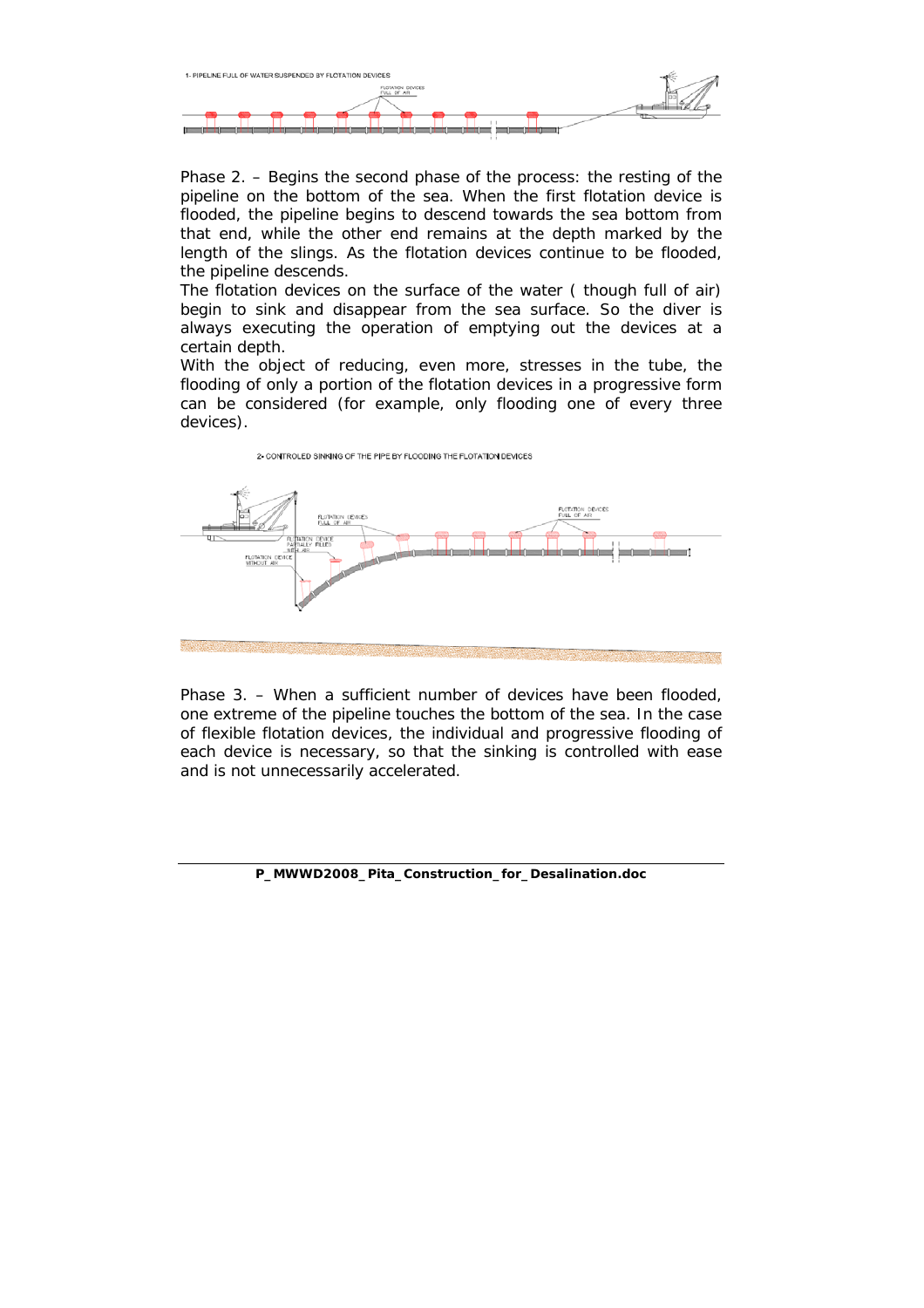

*Phase 4. –* As the flotation devices continue to be flooded the classic "S" is generated (see in the following figure), and continues advancing until the complete sinking of the pipeline.

It is in this phase when the union of the union to the preceding pipeline should be carried out on the floor of the sea. Last works on the joint can be executed along the end of this phase and phases 5 and 6.



*Phase 5. –* There arrives a moment in which so many of the flotation devices have been flooded that there are no left on the surface, and only the last few are left to flood, which still pull up on part of the tube.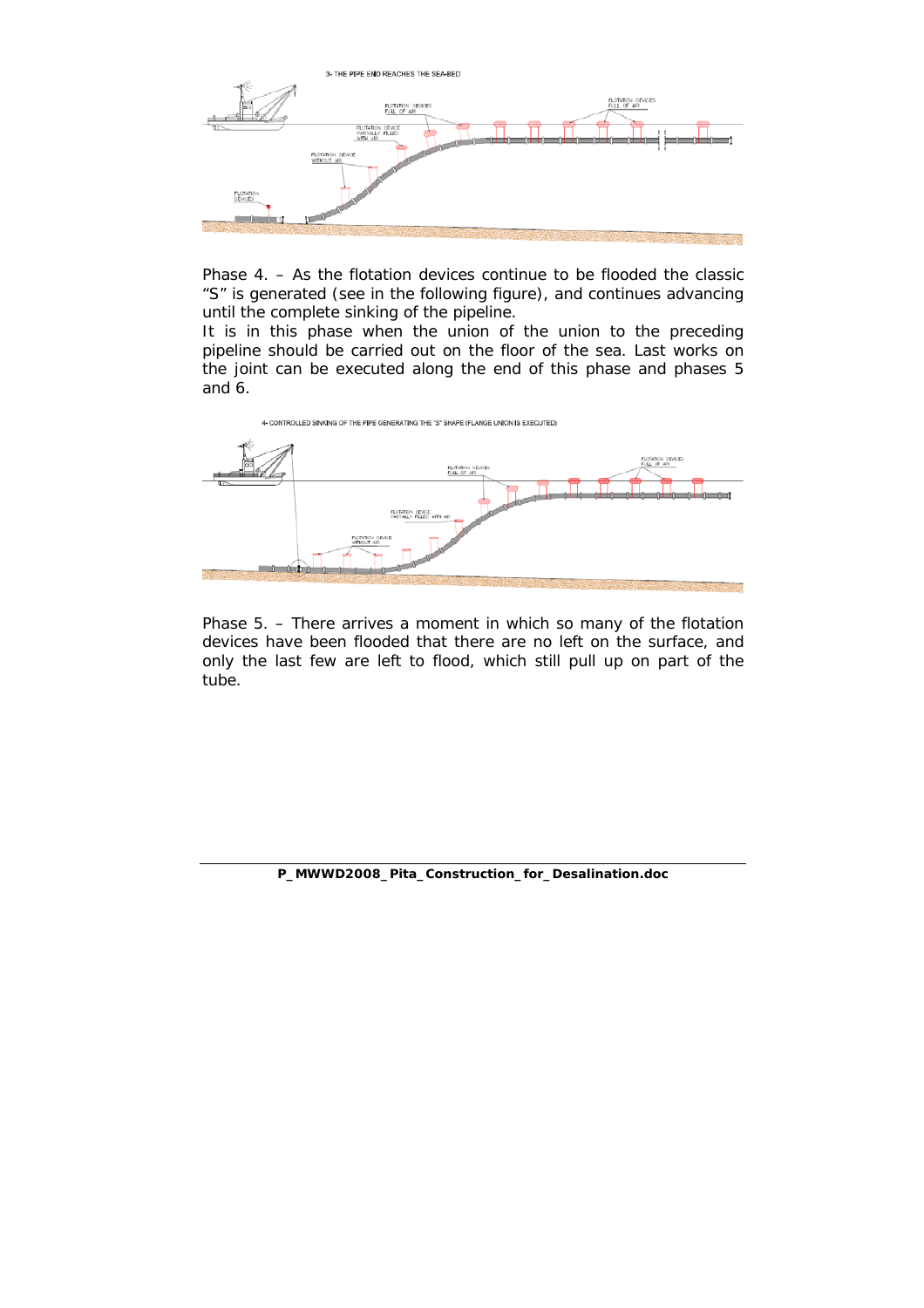

*Phase 6. –* The pipeline remains supported on the bottom of the sea. Afterwards, all the flotation devices are untied and brought to the boat. The sinking of the pipeline is now completed.



# **Recommendations**

*For the first stage* 

Since the "S" is very smooth, the slopes that the pipeline forms are very small. If the ballasting of the tube is very low, we recommend that a crane lifts the end which is to be submerged last (without creating a slope which allows water to be released from the other end), which serves us as a measure of control to make sure that the aforementioned end does not descend excessively and thus avoid the entrance of water thus allowing for air to exit well through this extreme.

The relationship between the diameter/thickness of the tube and its flexibility require reflection on the phenomenon of buckling due to exterior pressure.

Due to the great interior volume of these tubes, and the great floatability associated with it (small percentage of extra weight due to ballasts), if there exists seasonal limitations (due to the short windows of good weather, without waves), it is recommended to use a water pump that increases the velocity of the water entering the tube, and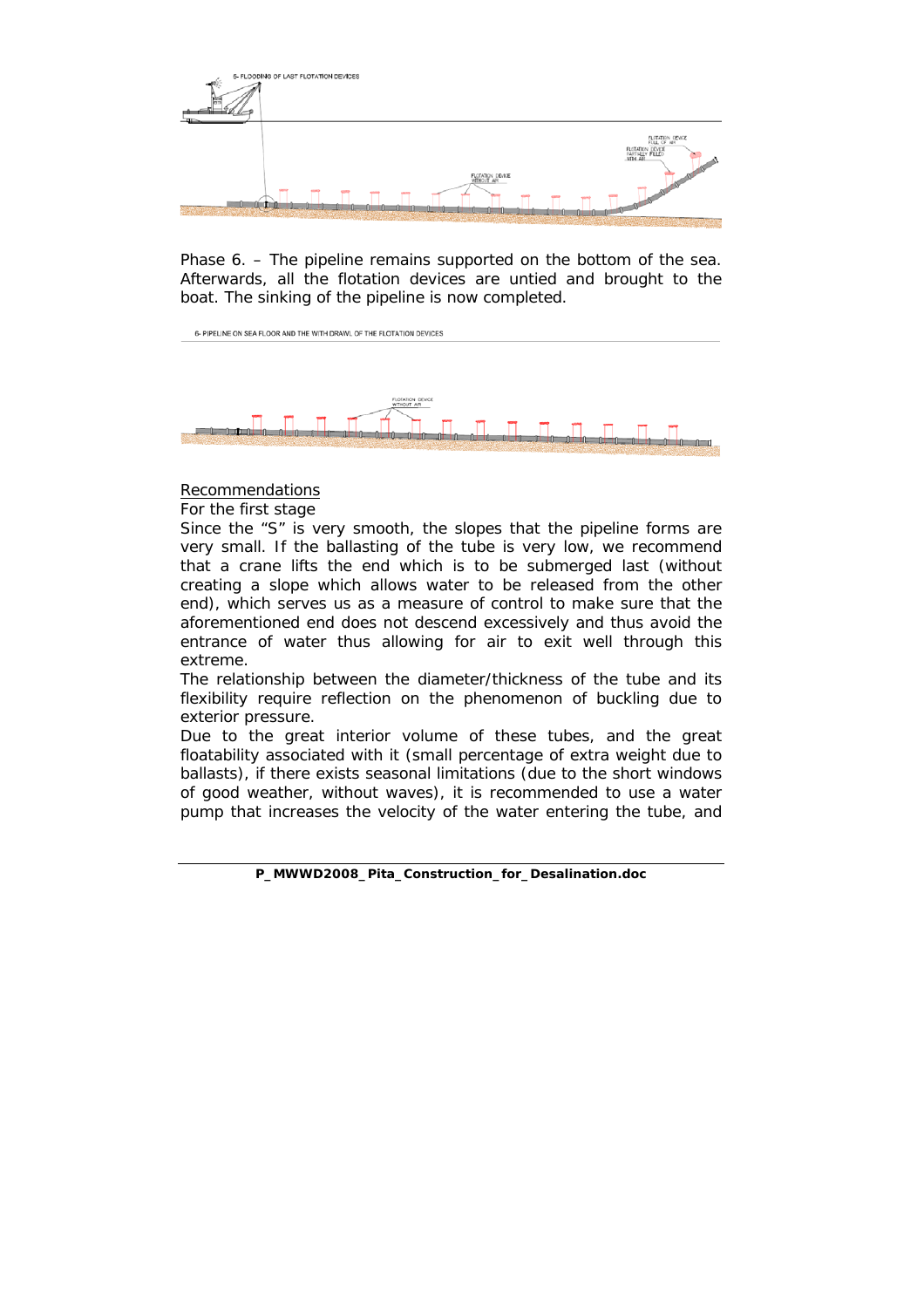thus facilitate the sinking during this first stage. In this way, it is possible to introduce pressurized water into the sinking zone to speed up the sinking process.

Once the final equilibrium situation approaches, it is recommended that the screws and the closed flanges are taken off, thus avoiding having to do this work at the end of the process, after the second stage, in deep water.

#### *For the second stage*

The stresses produced in this second stage can be alleviated by lengthening the cords of the flotation devices, or otherwise stated, realizing the first stage at a deeper depth. This however, in exchange, increases the forces produced in the first stage.

It is important to control the residual floatability of the whole structure, since with less residual floatability (for the same submerged weight of the structure, in the zone with flooded flotation devices), less forces in the second phase.

Thanks to this method of sinking the pipeline when it is completely full of water, with the valves completely open, the possibility of producing buckling in the tube due to exterior overburden pressure is discarded, since at all times there is equilibrium between the internal and external pressures.

#### **Conclusiones**

The sinking of pipelines in the sea is a delicate operation, whose complications increase with its diameter.

The traditional system of sinking controlled by progressive flooding, which we have applied in numerous projects, should be replaced by others if we want the forces reduced and want to optimize the pipeline.

We consider that the method which we have explained in this presentation (sinking in two stages, with the help of flotation devices) fulfils all the requirements which should be expected of any constructive process in the sea: simplicity, safety, reliability, economics, and speed.

Fine tuned calculations of all the phases are essential to achieve the adequate safety margins. It is better to spend additional efforts in the engineering phase than to waste money on designs over dimensioned or ruptures and repairs of the pipeline on the job.